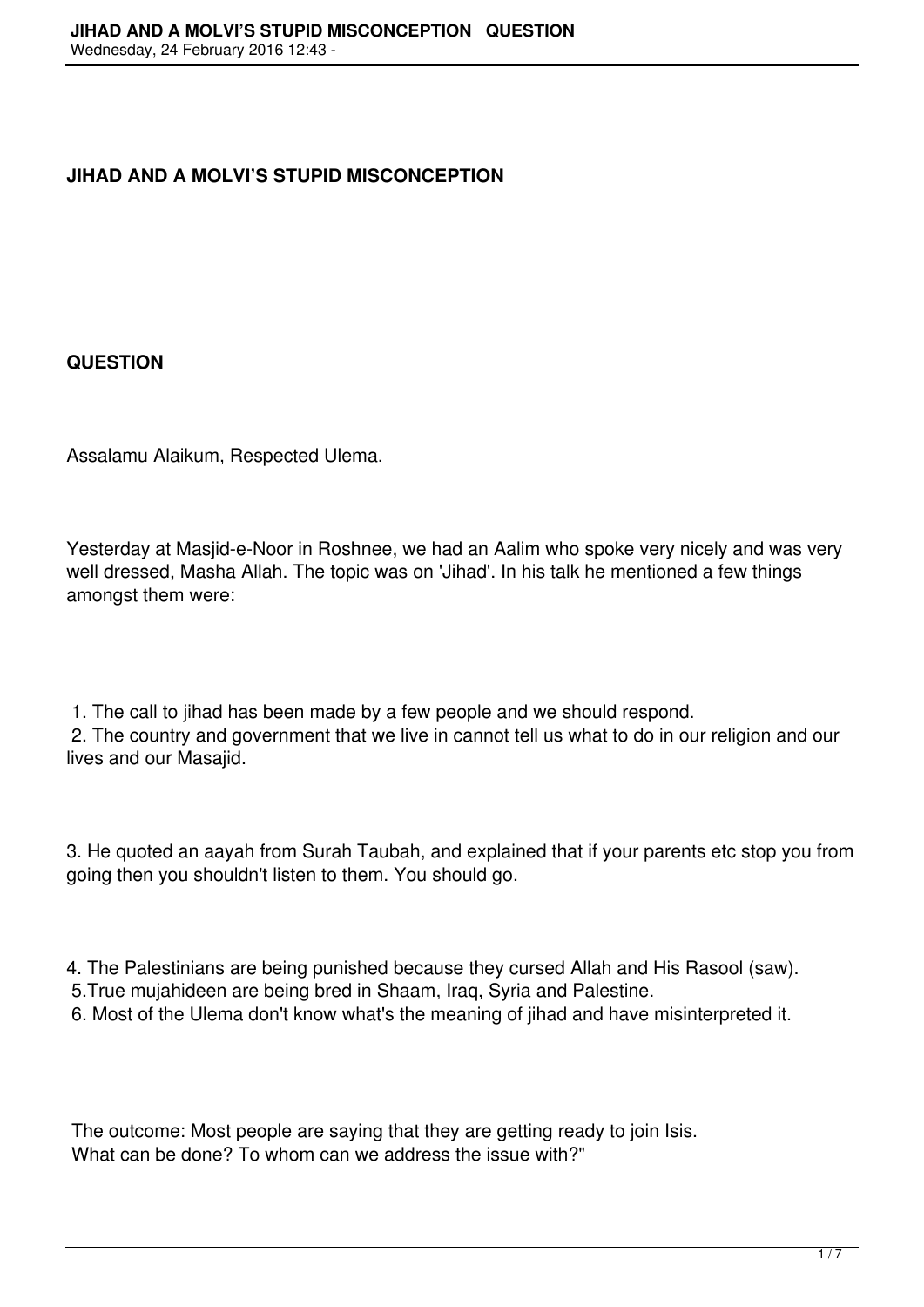The above are what the Aalim said in his talk. My question: Are those points fine to mention in a jumua bayaan especially about Palestine being cursed and the ulama not knowing the meaning about jihad? Jazakallahu khairan

# **ANSWER**

Whether in a Jumuah Bayaan or in a private talk with one person, what the molvi spoke is largely bunkum. He has only displayed his gross *jahaalat* regarding Islam's Institution of Jihad.

Firstly it is essential to understand that *Jihad,* i.e. war to raise the Word of Allah, *Jihad* to establish Islam throughout the world, is a valid and a

*Fardh* 

institution of Islam. Deniers of Jihad are murtad. Modernists bootlickers of the West are generally at pains to argue into oblivion this

*Fardh Jihad*

by ignoring the Shar'i meaning and forming their own corrupt, convoluted concepts in terms of the literal meaning of the term. They are just as ignorant and guilty of kufr as the one who rips the term

*Salaat*

from its Shar'i context, and assigns to it some stupid 'prayer' concept on the basis of the literal meaning of the word.

In the Qur'aan which is the Book of Principles for the *Ahkaam* whose details are located elsewhere, are to be found words such as Salaat, Saum, Zakaat, Sadqaat, Imaan, Tijaarat, Riba, Jihad, etc., etc. Only modernist juhala and stupid molvis of these times brutally rip these terms from their Shar'i contexts and meanings, and assign such concepts and meanings to these terms which render these misinterprets Zindeeqs. Just as it is haraam to subject these terms to one's own understanding and interpretation, so too is it with the word Jihad which appears in the Qur'aan.

Just as Salaat, etc. have detailed *ahkaam,* so too has Jihad. The molvi had stupidly quoted an aayat from Surah Taubah without understanding and without even being aware of the *ahkaam*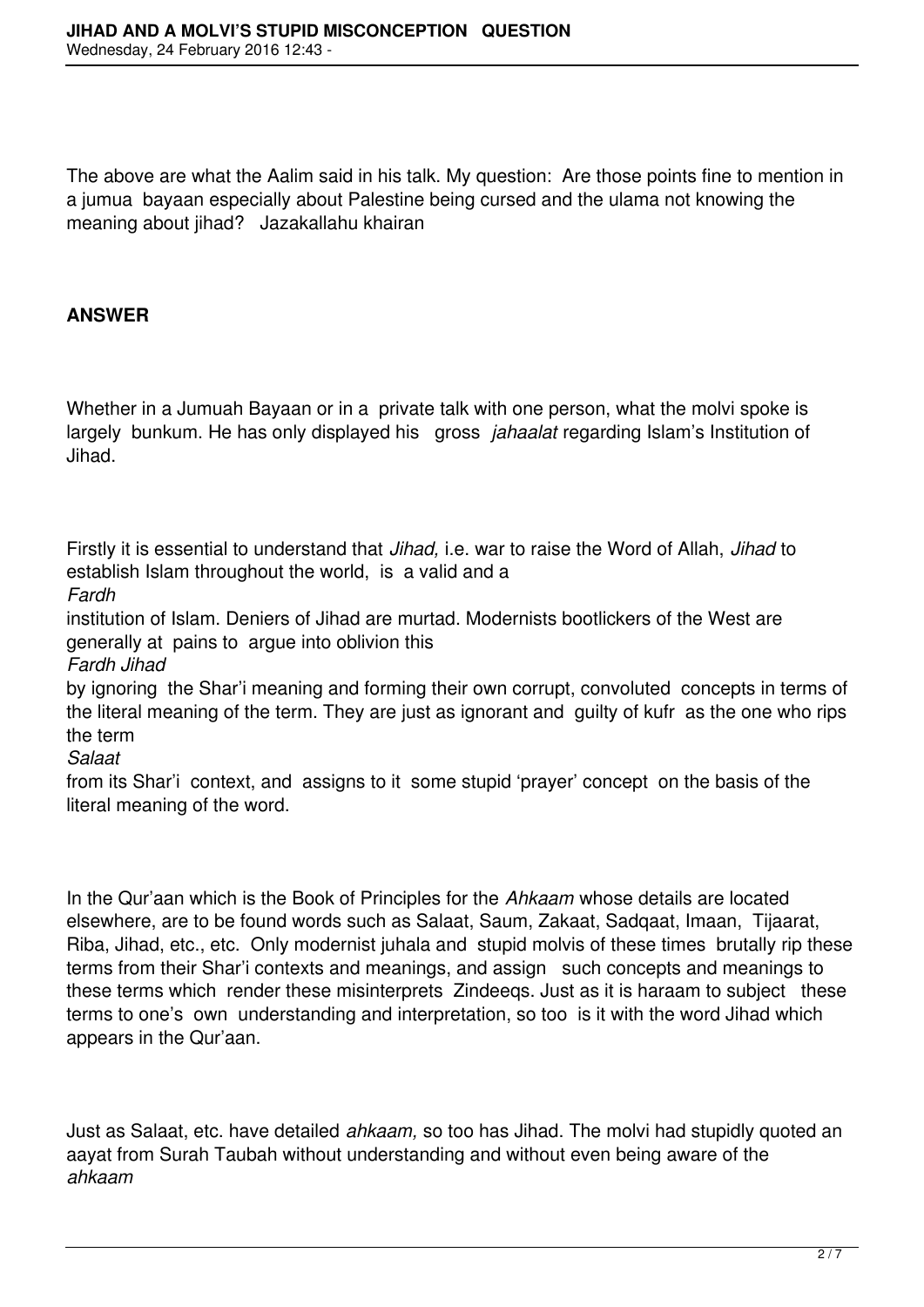pertaining to Jihad. This molvi, in fact all of us, have to use the Qur'aan Majeed for *only* 

Tilaawat. No one has the right in this era to rip out an Aayat from the Qur'aan Majeed and mutilate it with a

## *nafsaani*

interpretation. Whoever desires to understand what Jihad in Islam is, should incumbently refer to the Kutub of Fiqh. It is haraam for this molvi to extract and fabricate masaa-il of Jihad on the basis of a Qur'aanic Aayat. There is absolutely no permission for his scandalous attitude and stupid

*'istimbaat'.*

His statement: "The call of jihad has been made by a few people and we should respond.", illust rates this molvi's

## *jahaalat.*

Who are these 'few people'? What type of clandestine, faceless 'mujahideen' are these loafers whose desire is to portray their banditry as Jihad? Why did this molvi not mention who these 'few people' are? What is their status? We can safely say that they are juhala and fussaaq. How can one respond to a 'call' made by faceless entities whose religion teaches eloping with young girls with prostitute tendencies? These faceless juhala clandestinely recruit stupid, faasiq youngsters and shameless young girls to abdicate from their homes, to abandon their parents and to sneak away like sewer rats, and for the girls to run off like prostitutes to become the maids of lust-driven fujjaar portraying themselves as 'mujahideen'?

Where should we go in response to the call of the hoodlum so-called 'mujahideen'? To the Middle East? In this regard, the moron molvi said: *"The mujahideen are being bred in Shaam, Iraq, Syria and Palestine.*" *Iraq, <i>I* Syria and Palestine." jaahiel leave out Afghanistan from his enumeration? The reason is not really a conundrum for those who have intelligence.

This molvi and similar other recruiters of foot soldiers for the Middle eastern arena, have handlers – sinister handlers – hence the 'brave' front calling Muslims to join faceless people to join bandits posing as 'mujahideen. There is a sinister dimension underlying the calls which this type of molvi make in bayaans.

Afghanistan has been deleted from the equation, because in Afghanistan recruits have to fight Americans and the U.S. installed puppet government. Thus, the molvi does not make a public call for joining the jihad in Afghanistan. On the contrary, in Shaam and Iraq, the fight is not against the Americans and their Western compatriots. Rather, the U.S. is the organizer and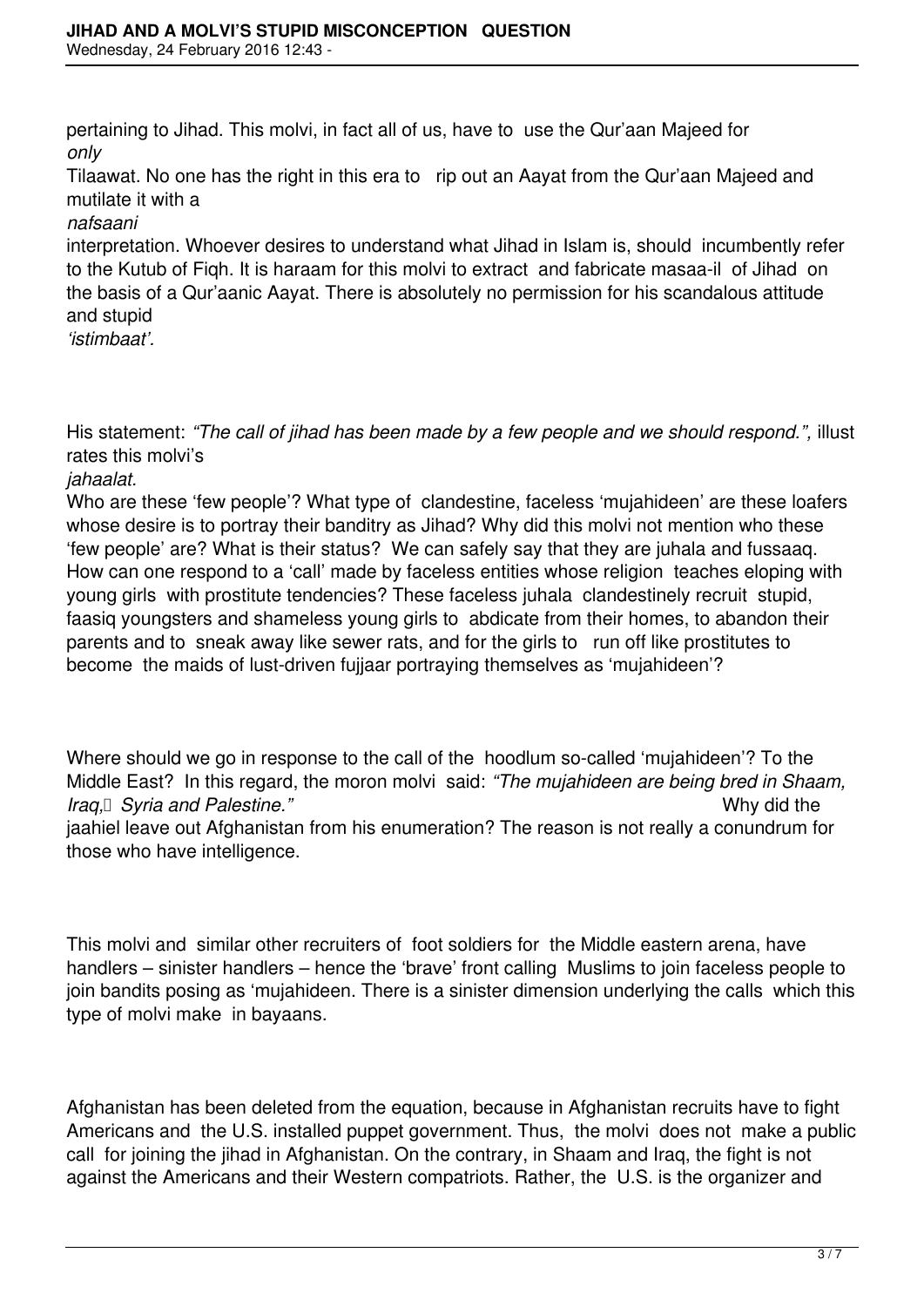primary architect and supporter of the 'jihad' in the Middle east.

All countries and all intelligent men are aware what is really happening in the Middle East. Only bandits, slaves of the nafs and stupid youngsters and young prostitute-type girls are shockingly blind to the reality. Since the U.S. is in charge of the Middle eastern 'jihad' as it was in charge of the Afghan jihad against the Soviet Union, everyone is free to recruit 'mujahideen' for the U.S. cause, just as mujaahideen were freely and openly recruited for the Afghan war against the Soviets.

The current rot in the Middle East is under the direct supervision of the U.S. Everything - the killings, the conflagration and all the chaos and misery over there are the effects of the American 'jihad'. There is absolutely no Islamic/Shar'i Jihad in the Middle East. The motley of 'jihad' outfits, all operating like bandits, are under U.S. directives. Just whom are they fighting? They kill their own kind and a smattering of Shiahs here and there in a lamentable, stupid attempt to pull wool over the eyes of the world, and to bestow facade of credibility to their 'jihad'.

The Middle east currently is not breeding any Mujaahideen. Far from this, it is the ground for chaos, anarchy, banditry, conspiracy and aiding and abetting the U.S. in the attainment of its pernicious objectives against Islam and the Ummah – the fallen and disgraced Ummat – disgraced as a consequence of treachery against Allah Azza Wa Jal.

Recruitment of foot soldiers for the U.S. 'jihad' has been going on and is still going from U.K., South Africa, Pakistan, and other countries. The authorities in these countries, especially U.K. and Turkey, are 100% aware of those travelling to Syria, of the destination of these recruits. They have the names of all, and they are aware of their movements right from the airports to their ultimate destination in Syria where they link up with one of the 'jihaadi' outfits. Yet they do absolutely nothing to curb and prevent the flow of recruits. All of these young morons and young prostitutes pass through Turkey to reach the dens of the marauders. Yet Turkey, ostensibly anti-ISIS, is allowing them all safe passage.

Turkey is in cahoots with the U.S., and Turkey knows that it is the 'jihad' of the U.S. that has to be sustained with foot soldiers, hence none of these governments is making any attempt to prevent the young hoodlums from travelling to the Middle East. It is an American 'jihad', and evervone is in submission to the U.S. That is why the jaahil molvi has the 'courage' to speak about this U.S. 'jihad' in the Jumuah bayaan.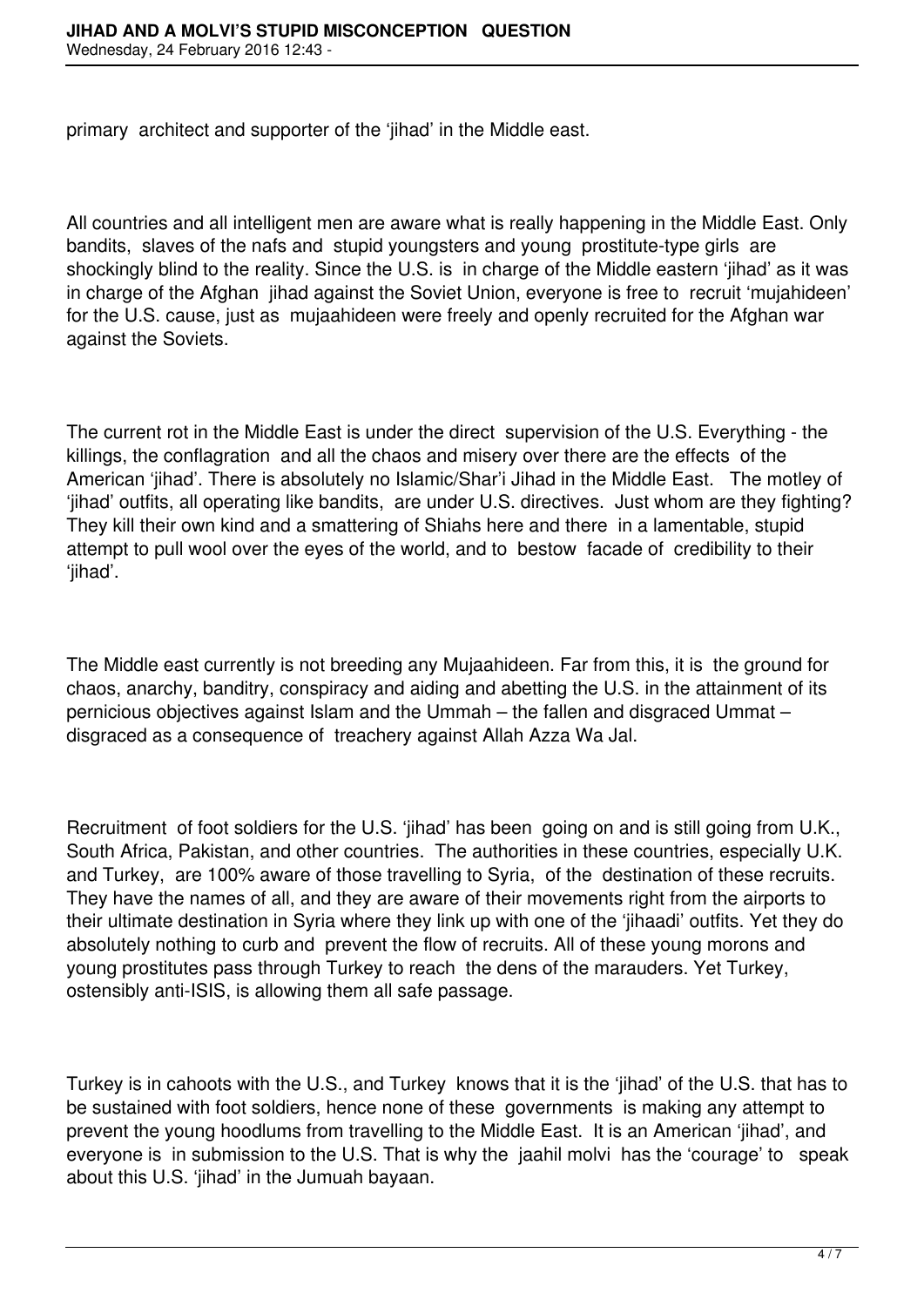Who is arming the motley of 'jihaadi' outfits? It is no secret that Saudi Arabia, using Jordan as the conduit, funnels the arms and ammunition through this channel. This is all with the full blessing and gratitude of the U.S.

What are the achievements of these 'mujahideen' in Shaam and Iraq? Who are they fighting, and what have they achieved with the heart-rending misery of hundreds of thousands of refugees in the background? Muslims are killing Muslims – Salafis killing Salafis. Assad is merely the bogey who fits well into the puzzle. He is the perfect insulation for Israel. He serves the American and Israeli cause.

The moron molvi shamelessly encourages stupid people to flagrantly disobey their parents, to flee like rats from their homes to join the U.S. 'jihad'. These U.S. 'mujahideen' have no Shar'i goal. They run around like crooks and dacoits. Their leaders in the farce are well insulated and provided for while hundreds of thousands of Muslims uprooted by the banditry of these 'mujahideen' are languishing in unimaginable suffering. They have no Deen and no morality.

Rasulullah (Sallallahu alayhi wasallam) specifically turned down the request for Jihad by a man who had aged parents to look after. The Fuqaha have clearly issued detailed rulings regarding parental permission to participate in Jihad. But in the first instance, there is no Shar'i Jihad in the Midlle East. Why don't these thugs recruit from the Syrian refugees.? There is an almost inexhaustible reservoir of recruits available among the hundreds of thousands of Syrian refugees to fight for their own country and homes from which they have been cruelly expelled. In fact, these thugs parading as 'mujahideen' are the prime cause for all the misery of the Syrian refugees.

As for the jaahil's moronic utterance:

*"The country and the government that we live in cannot tell us what to do in our religion and our lives and our Masajid.",*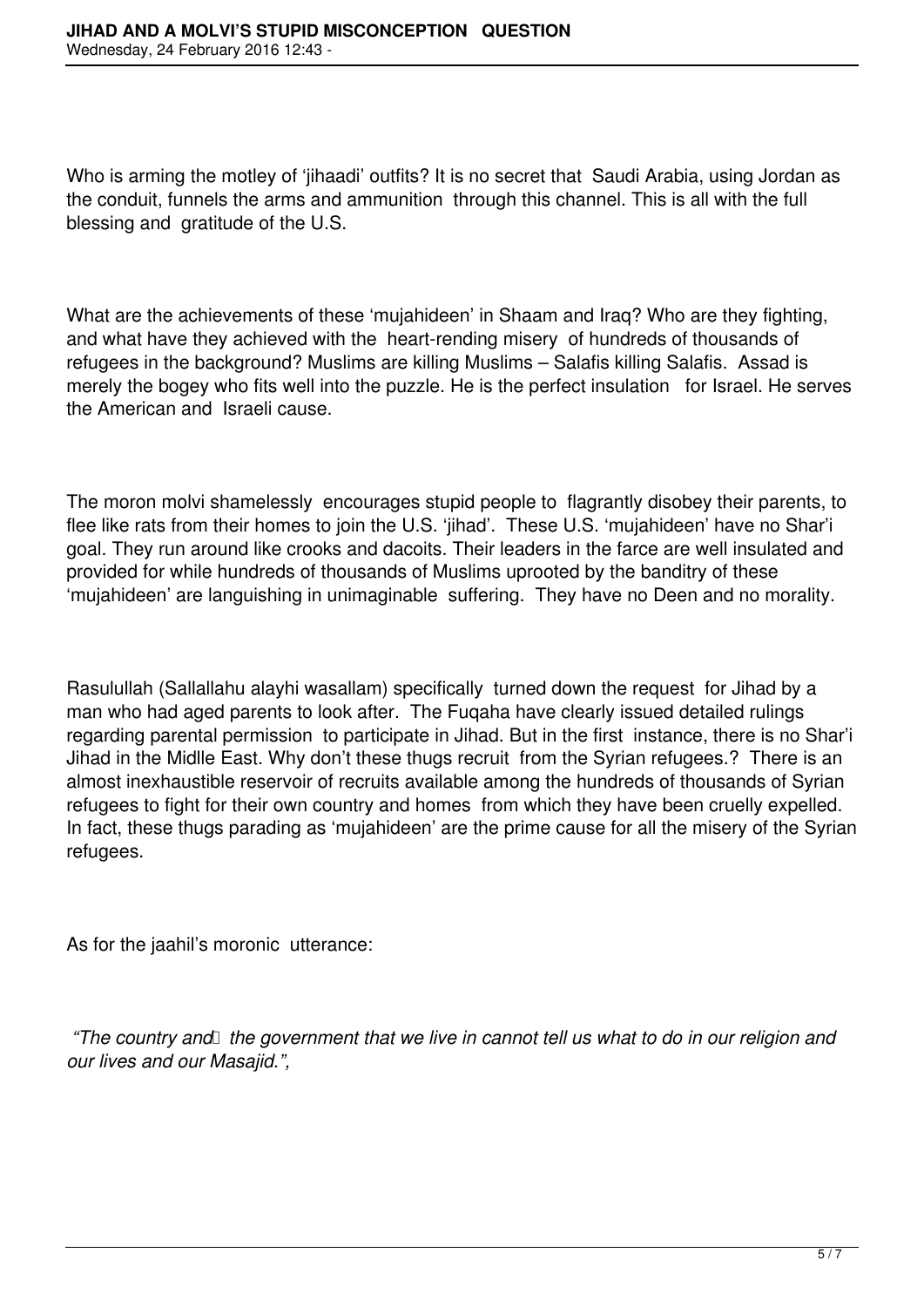has a sinister stench. It appears that this molvi is under instruction by some sinister handler/s who have issued him the licence to utter what is criminal in this country. Such brazen criminal utterances are usually at the behest of sinister elements to whose tune the utterer dances, for he is assured of immunity against prosecution. It is a simple matter to make even a criminal utterance in public when the agenda of the U.S. is served. Most of these governments are under U.S. domination and dictation. A criminal utterance of this sort is unexpected of one dressed like a damned dandy.

If this utterance is not underlined with a sinister dimension, then the molvi is too stupid for adequate description. A genuine Mujahid – a sincere Mujahid – even if he errs in his understanding of Jihad, will not attract the attention of the authorities to his clandestine activities. If he does, then he will only be exhibiting his stark ignorance. This criminal utterance is either by design and under instruction of sinister handlers, or it is the stupid bravado of a moron.

According to the Shariah, it is not permissible for the Muslim citizens in a non-Muslim state to commit treachery and treason. Citizenship is a pact with the government. The Qur'aan forbids violation of a pact with the kuffaar. Emphasizing the importance of honouring pacts and treaties, the Qur'aan Majeed states:

*"If they (i.e. Muslims) seek your aid in (matters of ) the Deen, then aiding them is incumbent on you except against a nation with whom you have entered into a pact. And, Allah sees whatever you are doing." (Aayat 22, Anfaal)*

The treaty of Hudaibiyyah with the mushrikeen oppressors and persecutors is further evidence for the impermissibility of violating the terms of the treaty.

Regarding the punishment of the Palestinians, this is not exclusive with them. The Divine Punishment has apprehended many Muslim nations and communities. The Kashmiris, Rohingiyas, Syrians, Iraqis, Bosnians, Afghans, Chinese Muslims, Indian Muslims, etc. have all